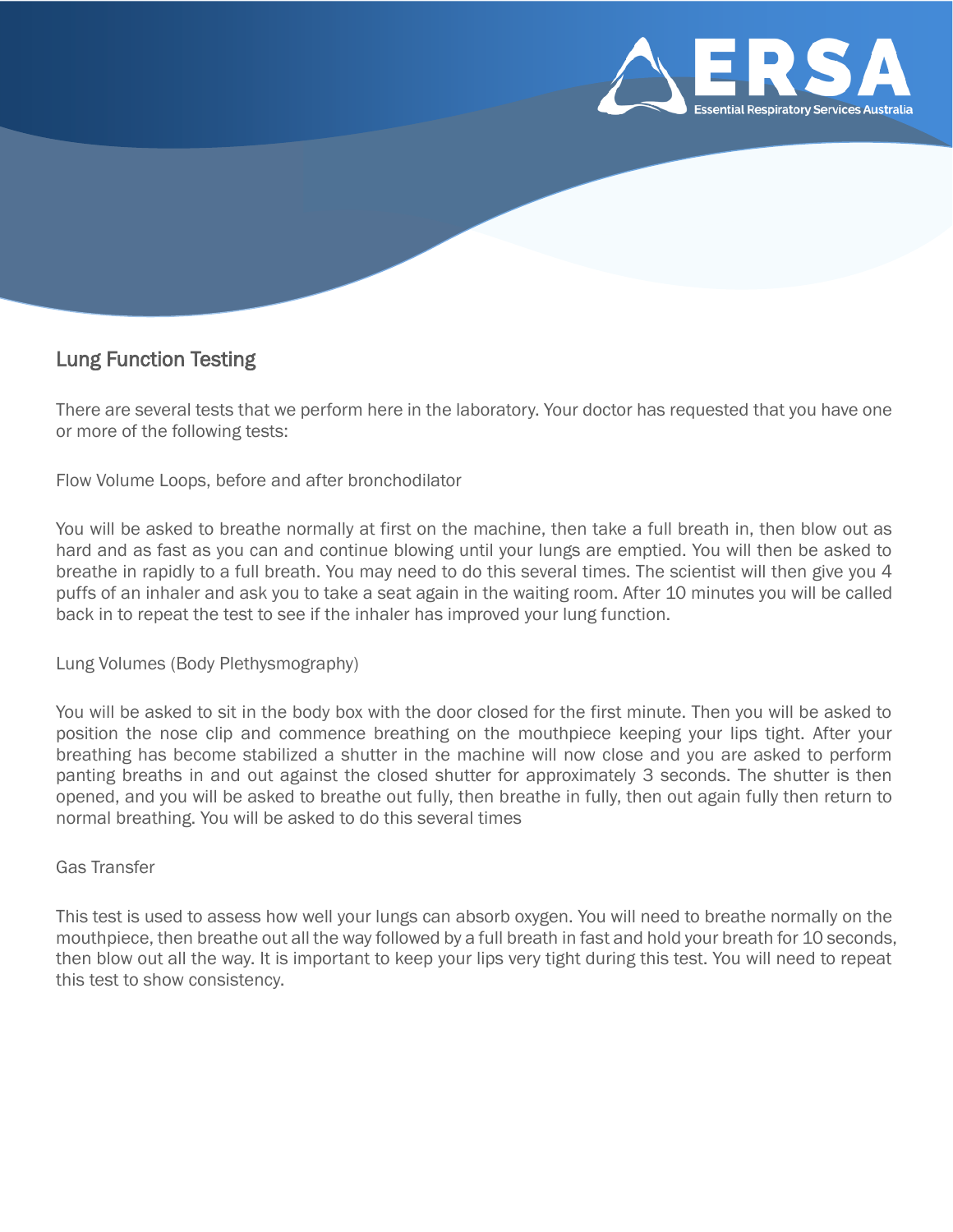

## Bronchial Provocation Test

Your doctor has requested a test to investigate how reactive your airways. You may need to stop some of your medications for breathing or hay fever before the test, so please contact the lab if you have not been given a list of withholding times for these medications. You will be given a consent form to read through and sign before commencing the test.

Firstly, you will be asked to perform a flow volume loop as listed earlier. You will be asked to breathe in a dry powder and hold your breath for five seconds. After 60 seconds you will be asked to blow into a machine, in a similar manner as explained with flow volume loops. This is repeated several times, as the amount of mannitol is increased. Towards the end of the test you will be given an inhaler and then asked to blow into the machine again after approximately 10 minutes

### 6 Minute Walk Test

Your doctor would like us to check your oxygen levels and heart rate while doing light exercise. You will have an oximeter probe attached to your finger to observe oxygen saturation and pulse readings during the test. You will be asked to walk as briskly as possible for 6 minutes. If you need to stop the test due to shortness of breath, chest or leg pain briefly or completely you may do so and state the reason for needing to stop. You will be asked to rate your shortness of breath before, after 6 minutes and after a recovery period on a scale of 1-10.

#### Allergen Skin Testing

You will need to withhold from using any antihistamines for 72 hours prior to testing. You will need to sit with your arm extended out on a pillow. The scientist will need to draw on your arm to allocate areas for each skin allergen to be applied. The scientist will then apply a drop of each allergen and then using a small needle, prick the skin to introduce the allergen. The second allergen applied is a positive control which will become itchy, so don't be alarmed as this is meant to happen. The positive control will be measured after 10 minutes and the allergens will be measured after 20 minutes.